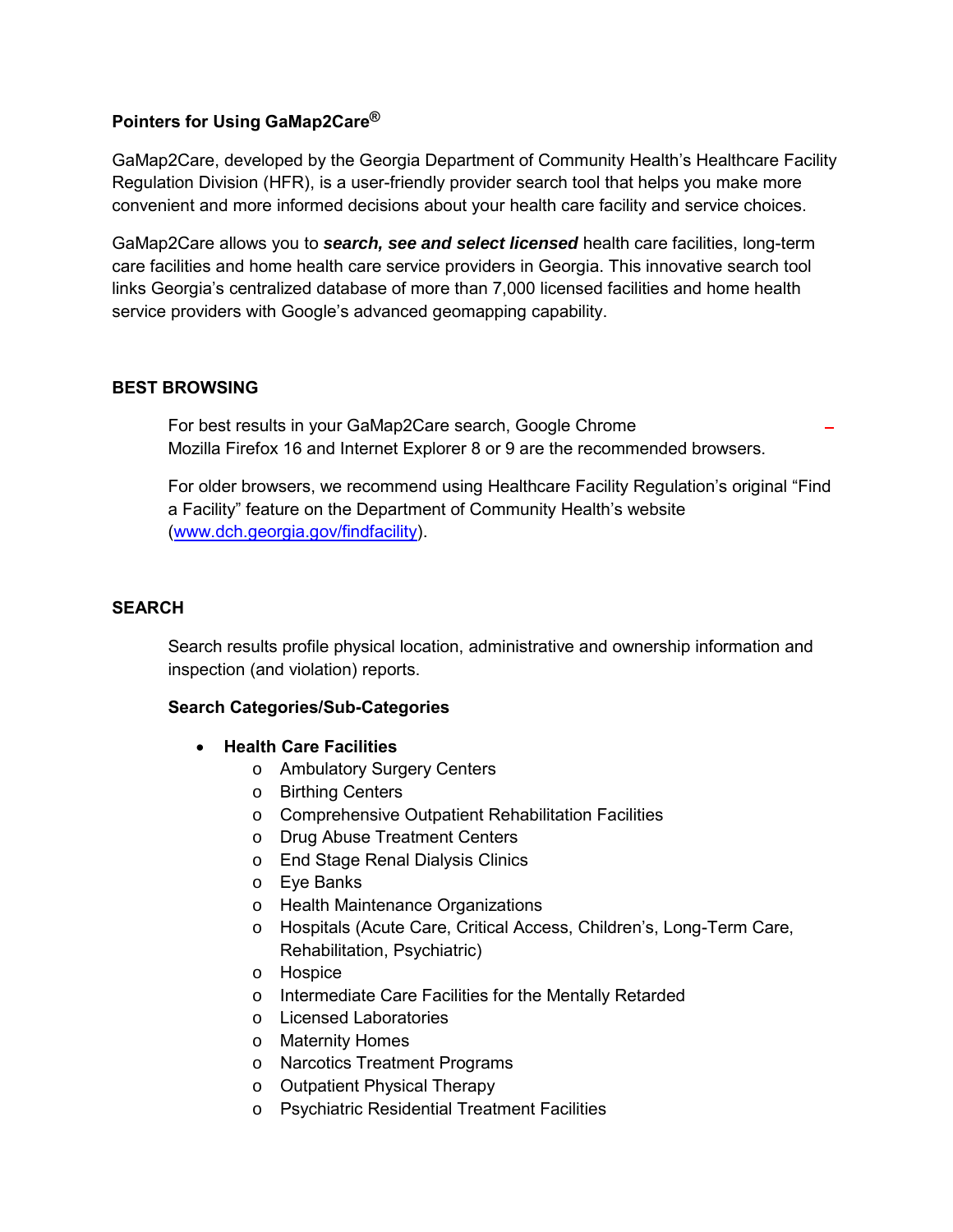- o Rural Health Clinics
- o Traumatic Brain Injury Facilities

### • **Long-term Care Facilities**

- o Nursing Home
- o Personal Care Home
- o Community Living Arrangement

#### • **Home Health Care Providers**

- o Home Health Agencies
- o Private Home Care Providers

#### **Search Parameters**

- Search by facility name found on top of each page
- Search by facility/provider type found as drop down options on the 3 main search categories
	- o Facility Type
	- o Location/Proximity
	- o Legislative District (county and district levels)
	- o # Licensed Beds (as applicable)
- Filter on table results found in center area of map

#### **SEE**

Using Google's Geomapping technology, GaMap2Care<sup>®</sup> search results are plotted in Map or Satellite views with unique Street Views available of your chosen facility/area.

- Map Views show state boundaries with land, water and major highway arteries
- Satellite Views show state boundaries with topography (terrain)
- Street Views show a 360 degree view at street level

GaMap2Care search results are displayed as red map dots as well as columnar lists easily sorted by facility name, city name and zip code.

#### **Map Navigation Features**

- **Map Zoom In/Out** drag Pegman (show man icon) to location, zoom in or out; use Pegman for Street Views; click on page and mouse over into desired location; click on page and use mouse roller (roll down to zoom out; roll up to zoom in)
- **360 Viewfinder** <^> (show icon w/ 4 pointers) select arrow for N, S, E, W views
- **Map and Satellite views** select on top right of map
- **Geographic Boundary Layers** select Add or Remove to denote…
	- o County boundaries